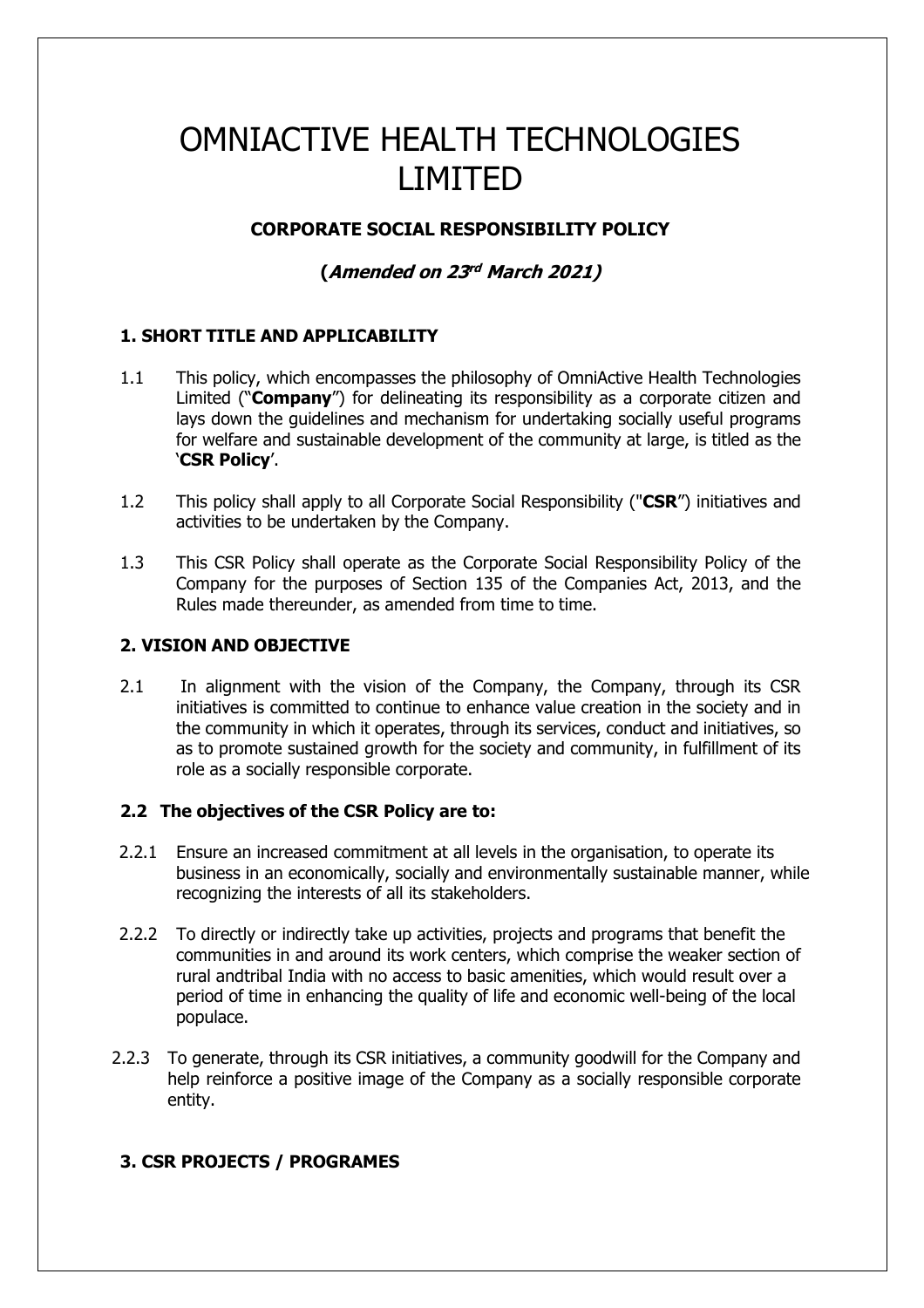- 3.1. The Company proposes to serve the society by undertaking CSR projects / programs by proactively responding to the needs of the community preferably in the economic proximity of the Company's operations.
- 3.2. The Company proposes to adopt one or more of the following CSR projects / programs / activities, which are as prescribed by applicable laws, including Schedule VII of the Companies Act, 2013, as amended from time to time:
	- 3.2.1 Promoting education, including special education and employment enhancing vocational skills, especially among children, women, elderly persons and the differently abled persons and provide livelihood enhancement projects to improve & facilitate literacy levels of various sections of society.
	- 3.2.2 Providing abundant and stable supply of water as the same is basic need of the society and for the purpose of making safe drinking water available, provide support & infrastructure at each stage of water conservation, water preservation, water recharge and waste water treatment;
	- 3.2.3 Providing facilities to communities and other sections of the society in the form of primary health care support through diagnosis and treatments, promoting preventive healthcare, building awareness about sanitation and providing monetary support, setting up and managing rehabilitation centers, medical camps, creating awareness through various programs;
	- 3.2.4 Eradicating hunger, poverty and malnutrition by making nutritious food available to children, old and infirm persons who cannot fend for themselves in remote areas of the Company's operations by promoting their health care (including preventive health care) including contribution to the Swach Bharat Kosh set up by the Central Government for the promotionof sanitation and making available safe drinking water ;
	- 3.2.5 Providing sanitation facilities, waste disposal systems and toilets in the Company's areas of operations;
	- 3.2.6 Promoting gender equality and empowering women by providing them with vocational skills, setting up homes for destitute women and orphans; setting up hostels for women, old age homes, day care centers for children of working mothers and other facilities for senior citizens and differently abled and livelihood enhancement projects by providing all kind of measures for reducing inequalities faced by socially and economically backward groups;
	- 3.2.7 Ensuring environmental sustainability, ecological balance, protection of flora and fauna, animal welfare, agro forestry, conservation of natural resources and maintaining quality of allnatural resources, including soil, air and water including contribution to the Clean Ganga Fund set up by the Central Government for rejuvenation of river Ganga;
	- 3.2.8 Protection of national heritage, art and culture including restoration of buildings and sites of historical importance and works of art; setting up public libraries; promotion and development of traditional arts and handicrafts;
	- 3.2.9 Measures for the benefit of armed forces veterans, war widows and their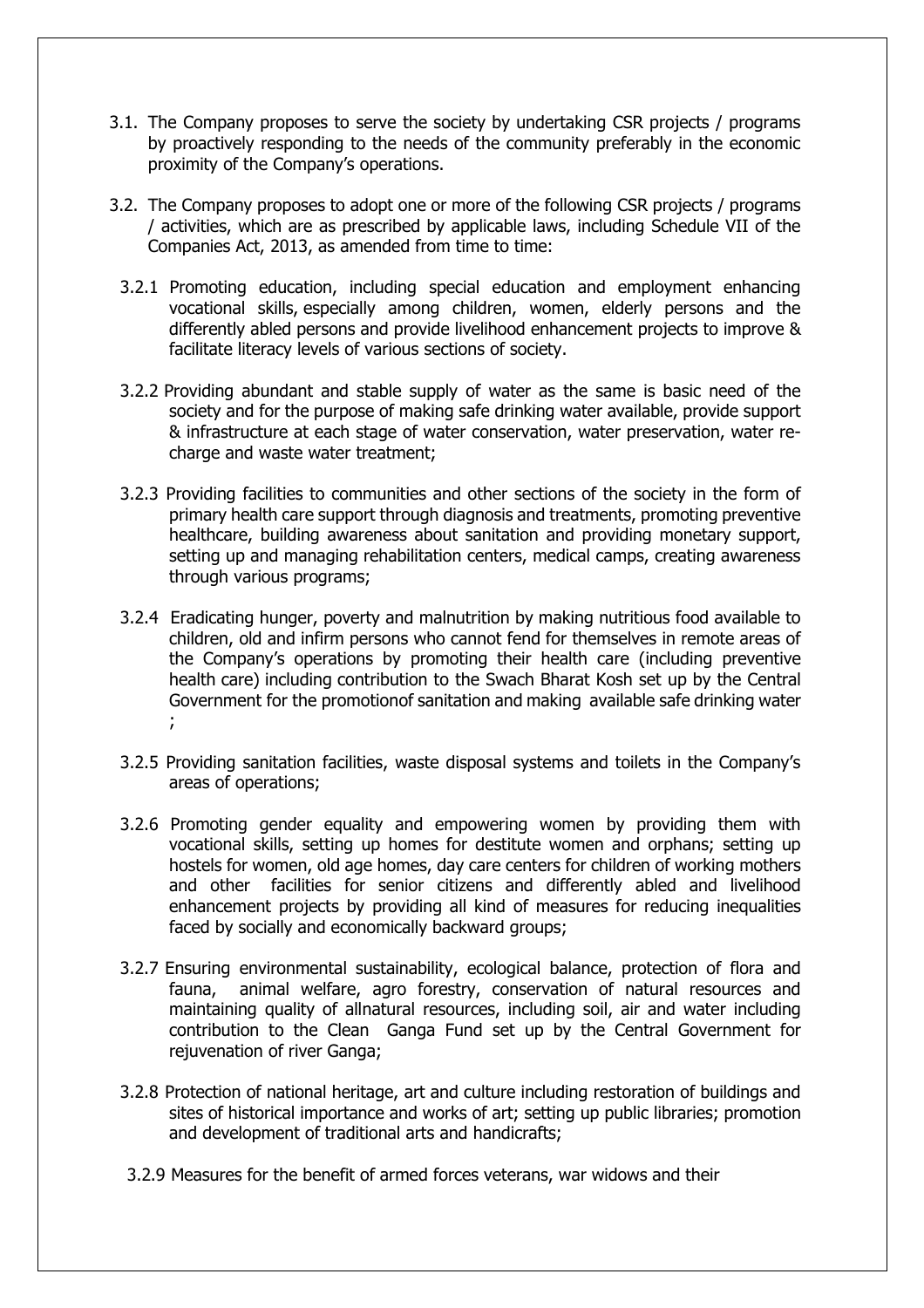dependents;

- 3.2.10 Training to promote rural sports, nationally recognized sports, Paralympic sports andOlympic sports;
- 3.2.11 Contribution to the Prime Minister's National Relief Fund, or any other fund set up by the Central Government for socio‐ economic development, relief and welfare of Scheduled Castes, Scheduled Tribes, other backward classes, minorities and women;
- 3.2.12 Providing contributions or funds to technology incubators located within approvedacademic institutions which are approved by the Central Government ;
- 3.2.13 Rural development projects; and
- 3.2.14 Providing disaster relief by way of medical assistance, food supply and supply of safedrinking water in places affected by disaster.
- 3.2.15 Slum Area Development
- 3.2.16 For such other purposes as may be specifically provided in the Companies Act, 2013 and Rules framed thereunder, from time to time.
- 3.3. The CSR activities shall be undertaken within the territory of the Republic of India.

#### **4 CSR COMMITTEE**

- 4.1. The CSR Committee of the Company shall be compromise in accordance with the Companies Act, 2013 and rules made thereunder. The details of the composition shall be hosted on the Company's website.
- 4.2. The CSR policy and programs shall be implemented, managed and supervised by the CSR Committee appointed by the board of directors of the Company, ("CSR Committee")

## **5 ROLES AND RESPONSIBILITIES OF THE CSR COMMITTEE**

- 5.1. The CSR Committee shall:
	- 5.1.1 Formulate and recommend to the Board of Directors, the CSR Policy of the Company andindicate to it the projects, programs and activities to be undertaken by the Company.
	- 5.1.2 Decide the CSR projects, programs and activities to be undertaken by the Company, either directly or through registered trust, or registered society, or a Company established by the Company or its holding or subsidiary or associate company under Section 8 of the Companies Act, 2013, which registered trust, registered society, or section 8 Company shall have an established track record of 3 years in undertaking CSR activities, projects and programs;The CSR Committee shall formulate and recommend to the Board, an annual action plan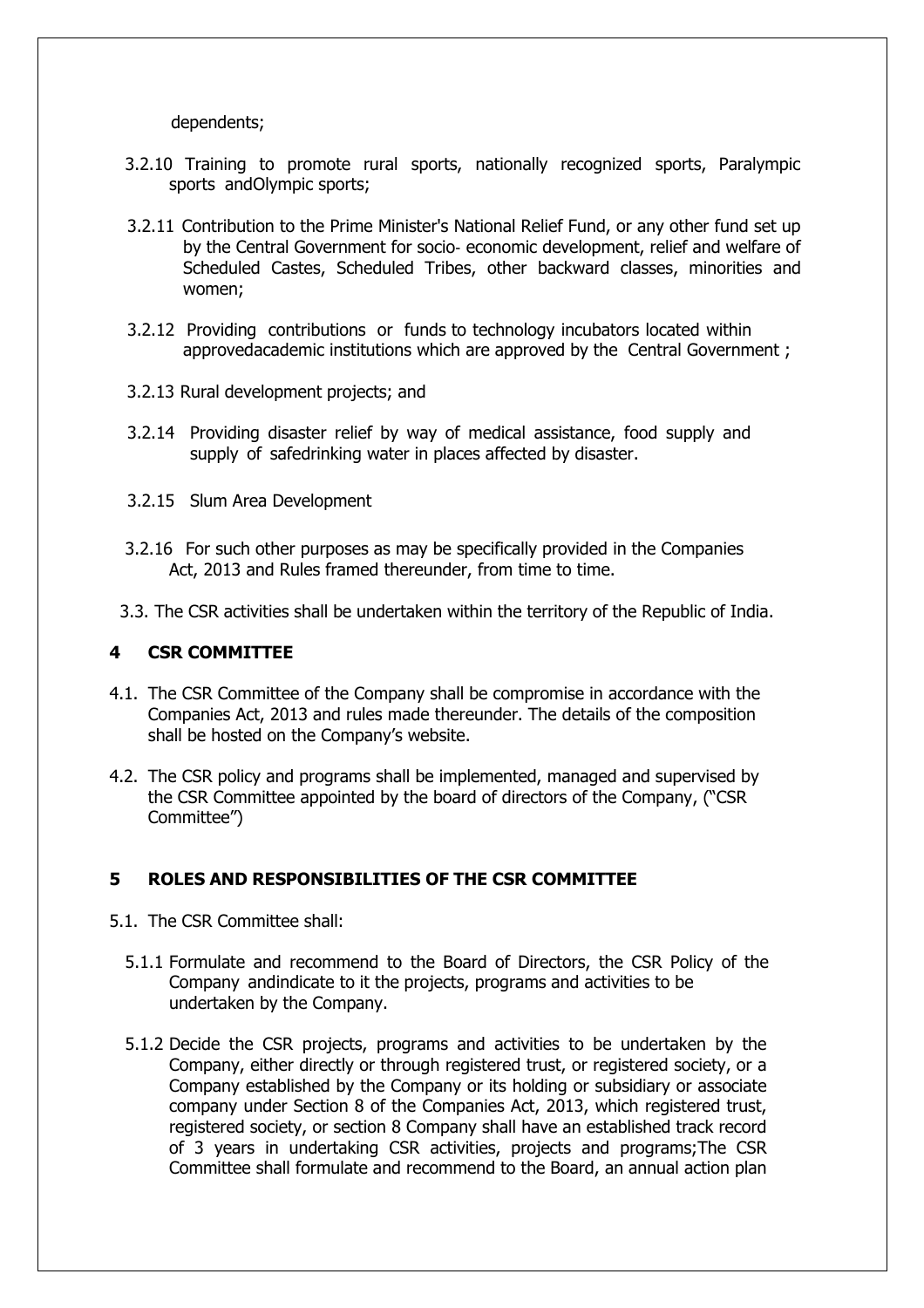in pursuance of its CSR policy, which shall include the following, namely:-

- a) the list of CSR projects or programmes that are approved to be undertaken in areas or subjects specified in Schedule VII of the Act;
- b) the manner of execution of such projects or programmes;
- c) the modalities of utilisation of funds and implementation schedules for the projects or programmes;
- d) monitoring and reporting mechanism for the projects or programmes; and
- e) details of need and impact assessment, if any, for the projects undertaken by the company:
- 5.2. Oversee the progress of the CSR activities, projects and programs rolled out under the said Policy on a quarterly basis;
- 5.3. Submit a Report to the Board of Directors on quarterly basis of all CSR Activities undertaken by the Company during the financial year;
- 5.4. Implement, monitor and review the CSR Policy of the Company.

# **6 ROLE AND RESPOSIBILITIES OF THE BOARD**

- 6.1. The Board shall consider the CSR Policy formulated by the CSR Committee and approve the same with or without modifications, if any.
- 6.2. The Board shall take into account recommendations of the CSR Committee and provide appropriate instructions / directions to the CSR Committee when required. The Board shall ensure that the CSR activities included by the Company in the CSR Policy are in accordance with Schedule VII of the Companies Act, 2013, as amended from time to time.
- 6.3. The Board shall consider the budgetary allocation proposed by the CSR Committee and approve the same with or without modifications.
- 6.4. The Board shall ensure that the CSR activities undertaken by the Company are in accordance with the CSR Policy of the Company.
- 6.5. The Board shall satisfy itself that the funds disbursed as CSR have been utilised for the purposes and in the manner as approved by it and the Chief Financial Officer or the person responsible for financial management shall certify to the effect
- 6.6. In case of ongoing project, the Board shall monitor the implementation of the project with reference to the approved timelines and year-wise allocation and shall be competent to make modifications, if any, for smooth implementation of the project within the overall permissible time period. ".
- 6.7. The Board shall monitor the CSR activities of the Company in order to ensure that the same are in accordance with the Company's CSR Policy and the applicable law.

# **7 FINANCIAL OUTLAY FOR CSR ACTIVITIES**

7.1. Every year, the Company shall with the approval of its Board of Directors make a budgetary allocation for CSR activities, projects, programs for the year. The budgetary allocation will be based on the profitability of the Company and the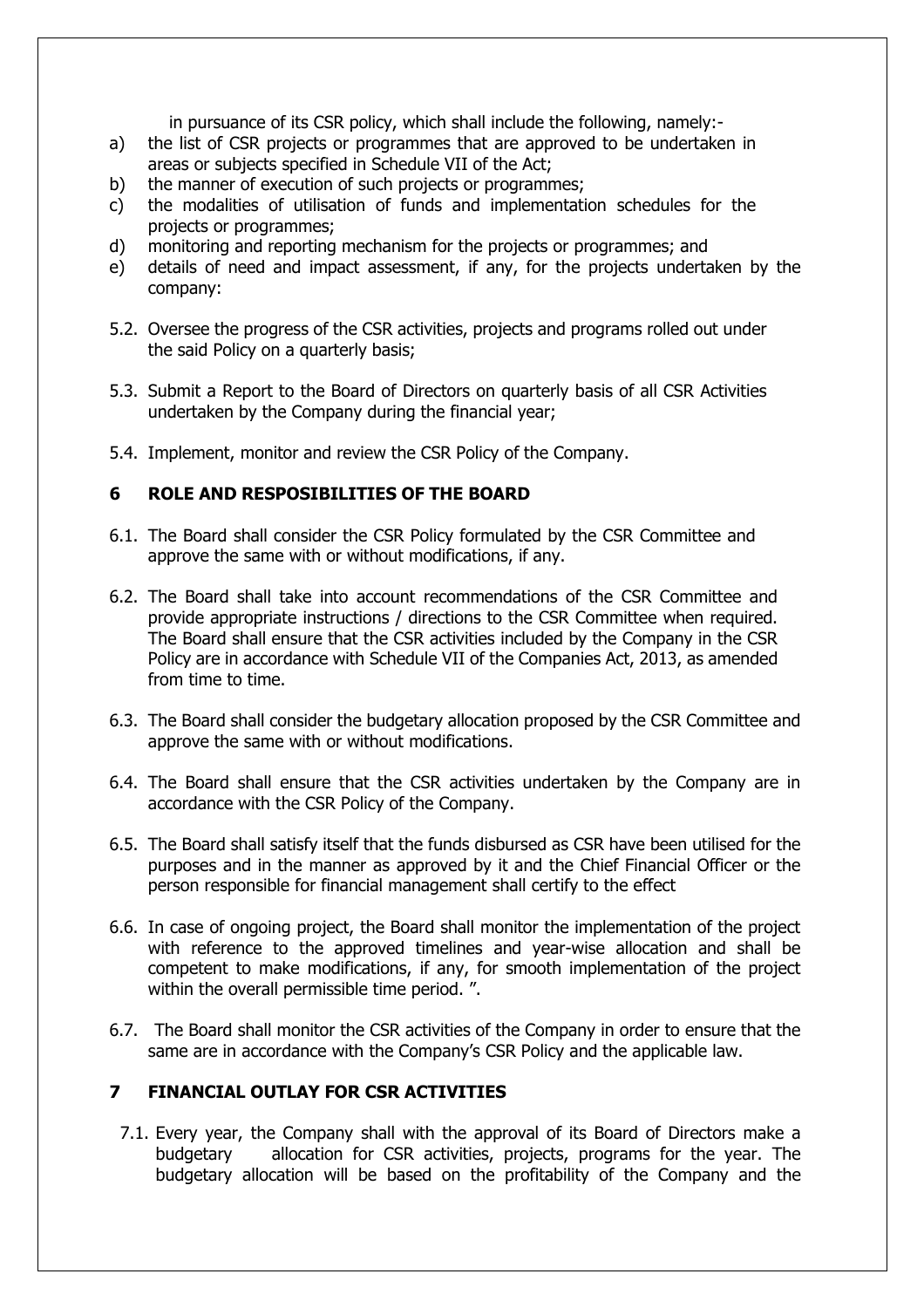requirements of applicable law.

- 7.2. The Company expects to spend the budgeted amount allocated for CSR activities, projects and programs planned for each financial year, within that year. The CSR Committee and the Boardof Directors will disclose the reasons for not being able to spend the entire budgeted amount on the CSR activities as planned for that year in the Annual Report of the Company and unspent CSR amount shall be transferred by the Company to specified fund as per the provisions of the Companies Act, 2013 and rules made thereunder, including any amends thereto
- 7.3. Any surplus arising out of the CSR activities, projects or programs shall not form part of the business profits of the Company and shall be ploughed back into the same project or shall be transferred to the Unspent CSR Account and spent in pursuance of CSR policy and annual action plan of the company or transfer such surplus amount to a Fund specified in Schedule VII of the Companies Ac 2013, within a period of six months of the expiry of the financial year.
- 7.4. In case of excess spend of CSR amount, such excess amount may be set off against the requirement to spend under sub-section (5) of section 135 up to immediate succeeding three financial years subject to the conditions that –
	- (i) the excess amount available for set off shall not include the surplus arising out of the CSR activities; and
	- (ii) The Board shall pass a resolution to that effect.

## **8 IMPLEMENTATION**

- 8.1. For effective implementation, long‐term CSR plans will be broken down into medium‐ term and short‐term plans. Each plan recommended by the CSR Committee should specify the CSR activities planned to be undertaken for each year in the Annual Action plan.
- 8.2. The Company recognizes that the period of implementation of its long term CSR projects can extend over several years depending upon the expected outcome/ impact thereof. Whileplanning for such long term projects the CSR Committee should estimate the total cost of each project and recommend to the Board of Directors of the Company that the Company should commit such amount for long term expenditure till completion of the said project.
- 8.3. The Company may take up the implementation of CSR projects with its own manpower and resources, if the CSR Committee is confident of its organizational capability to execute such projects.
- 8.4. Employees of the Company shall be encouraged to support the CSR activities, projects, programs of the Company by contributing and sharing their time and skills towards the causes they feel passionate about.

## **9 EXECTUIVE AGENCY**

9.1. While the Company may build CSR capacity of its own personnel, however if in the opinion of the CSR Committee, the implementation of CSR projects requires specialized knowledge and skills, and if the Company does not have such expertise in‐house, the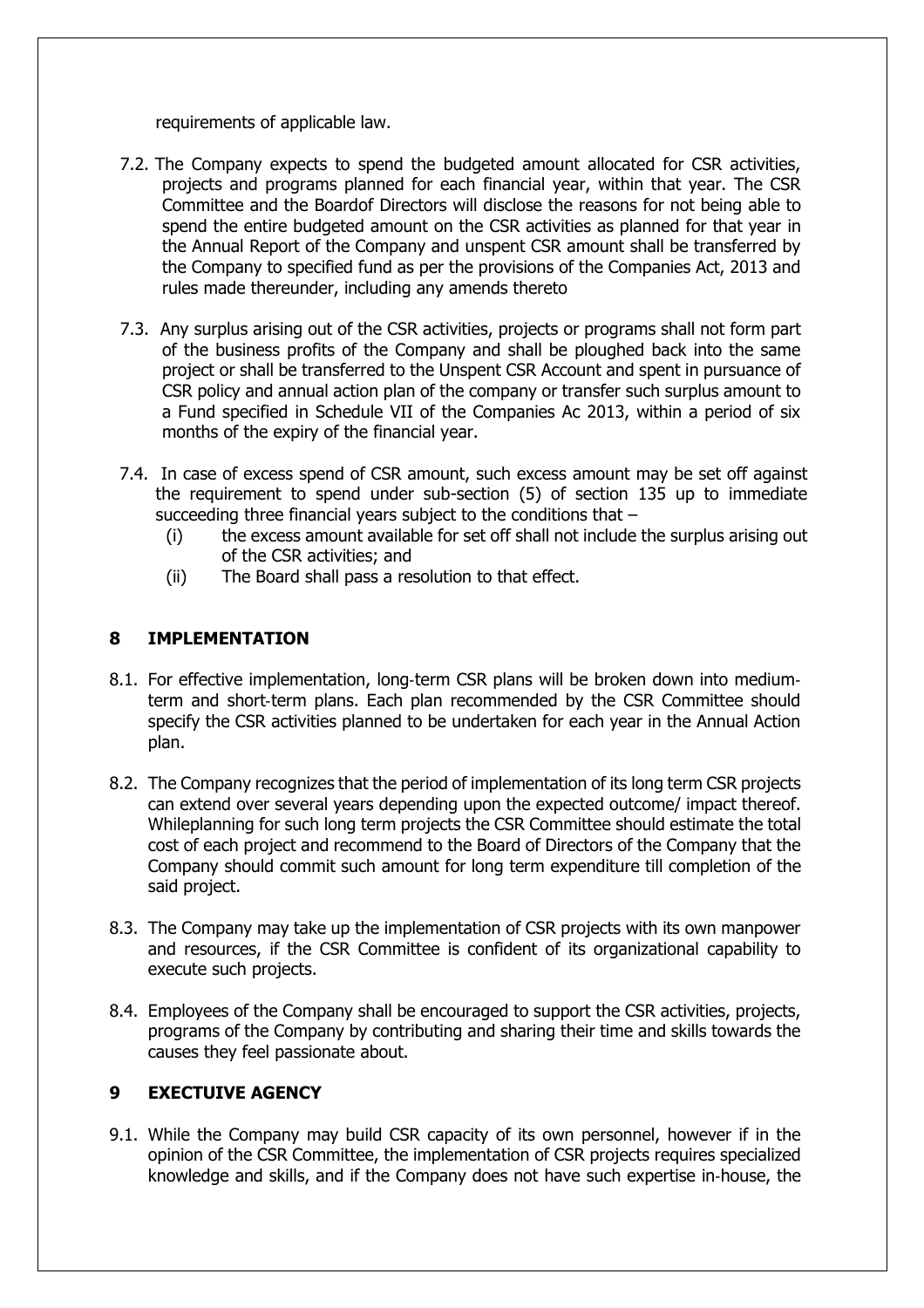wherewithal and dedicated staff to implement such activities, projects, programs, the CSR Committee may decide to avail the services of external specialized agencies, with established track record of at least three financial years, but such expenditure, including expenditure on administrative overheads shall not exceed five percent of the total CSR expenditure of the Company in one financial year.

- 9.2. Such external agency shall carry out and implement the CSR activities, projects and programsin accordance with the terms and conditions agreed between the Company and the external agency.
- 9.3. The Company may also collaborate with other companies for undertaking CSR activities, projects or programs in a manner that the CSR Committees of the respective companies are ina position to report separately on such activities, projects and programs.

#### **10 MONITORING AND REPORTING**

- 10.1. The Company recognizes that monitoring is critical for assessment of the progress as regards timelines, budgetary expenditure and achievement of targets. Monitoring may be done periodically with the help of identified key performance indicators, the periodicity being determined primarily by the nature of key performance indicators.
- 10.2. Monitoring will be done in project mode with continuous feedback mechanism, and recourse always available for mid‐course correction in implementation, whenever required.
- 10.3. The performance of the Company's CSR activities would be monitored on the basis of their achievement of annual targets and the utilization of their annual budgets for the activities planned and the targets set for each year.
- 10.4. Implementation and monitoring of the CSR activities will be overseen by the CSR Committee. The monitoring and evaluation may however be assigned by the CSR Committee to an independent external agency for the sake of objectivity and transparency.
- 10.5. If the projects are being implemented by external agencies, the Company may in consultationwith CSR Committee designate special executives of the Company for this purpose.
- 10.6. The Company shall ensure that the Board's Report of a company covered under these rules pertaining to any financial year shall include an annual report on CSR containing particulars specified in Annexure I or Annexure II, as applicable.
- 10.7. If the average CSR obligation of the Company is ten crore rupees or more in pursuance of subsection (5) of section 135 of the Act, in the three immediately preceding financial years, the Company shall undertake impact assessment, through an independent agency, of their CSR projects having outlays of one crore rupees or more, and which have been completed not less than one year before undertaking the impact study. The impact assessment reports shall be placed before the Board and shall be annexed to the annual report on CSR. The Company shall make sure that the expenditure towards Corporate Social shall be as per the applicable provisions of the Companies Act 2013.

#### **11 GENERAL**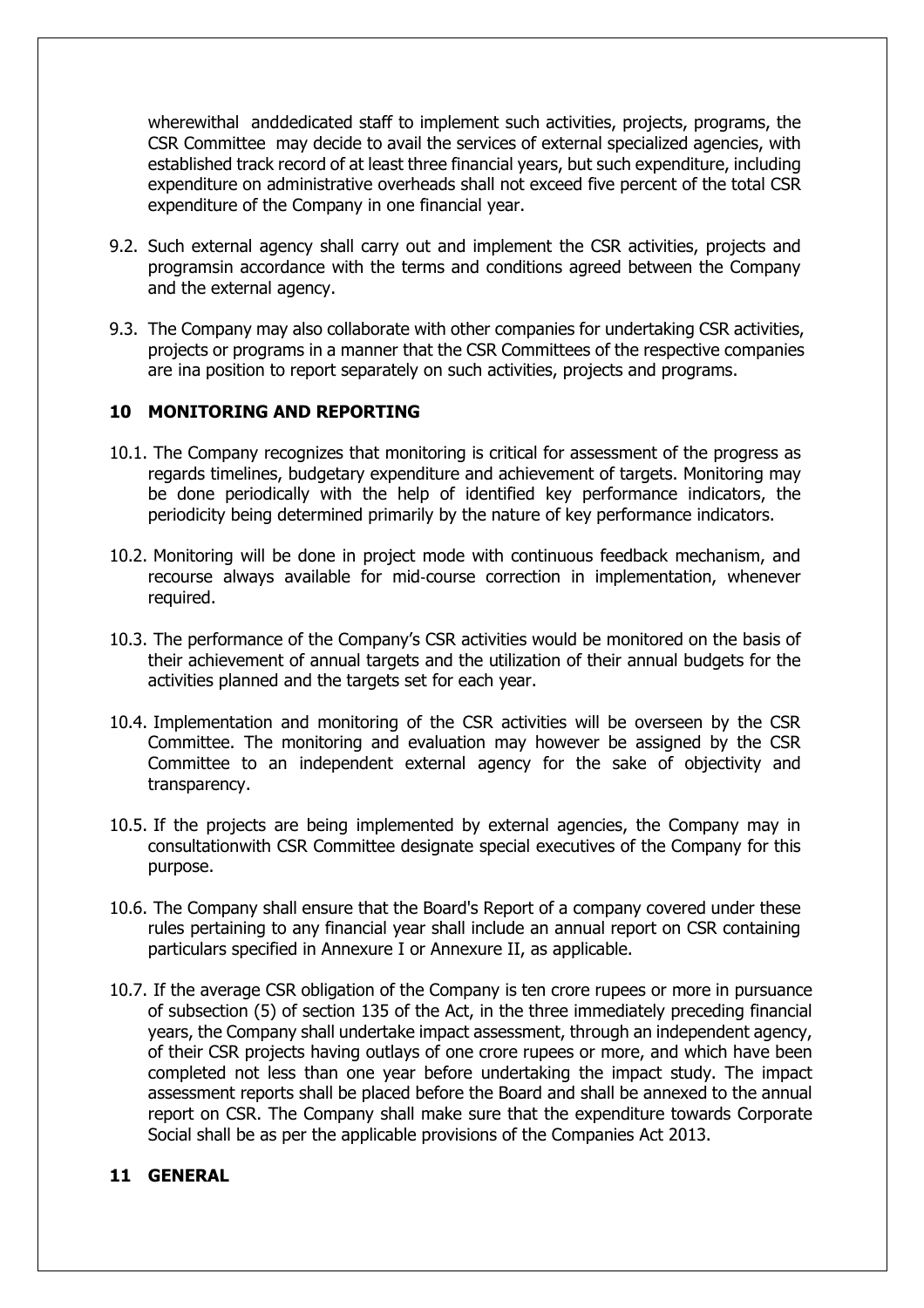- 11.1. The composition of the CSR Committee, and CSR Policy and Projects approved by the Board shall be displayed on the website of the Company for public access.
- 11.2. In case of any doubt with regard to any provision of this CSR Policy and also in respect of matters not covered herein, a reference should be made to the CSR Committee. In all such matters, the interpretation and decision of the CSR Committee shall be final.
- 11.3. All provisions of the CSR Policy would be subject to revision/amendment in accordance with applicable laws.

#### **12 AMENDMENTS TO THE POLICY**

12.1. The Company is committed to continuously reviewing and updating its policies and procedures. Therefore, said CSR Policy would be subject to modification. Any amendment of any provision of the said Policy shall be approved in writing by the Company's Board as per the recommendations of the CSR Committee and promptly disclosed on the Company's website and in applicable regulatory filings pursuant to applicable laws and regulations, together with details about the nature of the amendment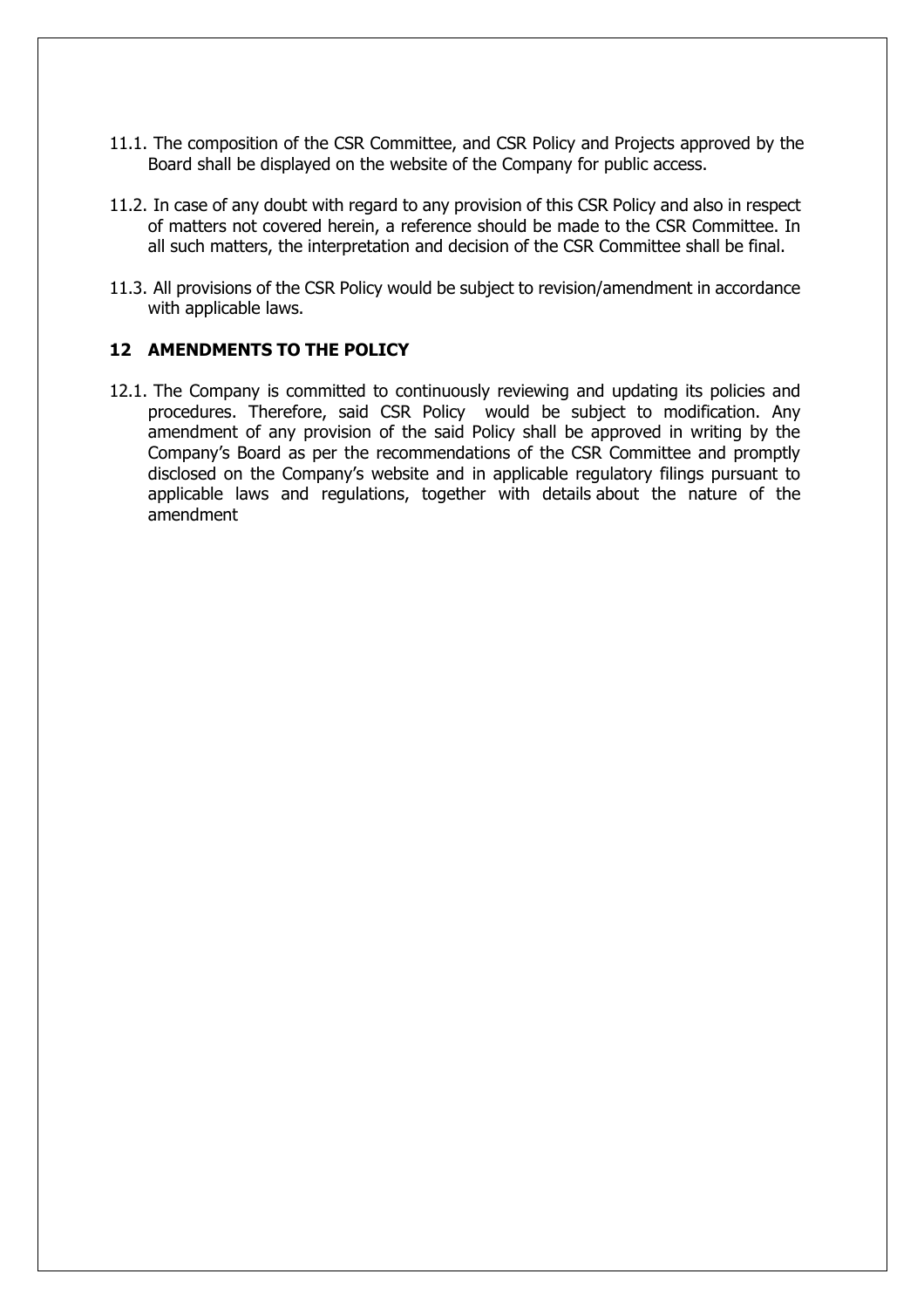# **ANNEXURE I**

#### **FORMAT FOR THE ANNUAL REPORT ON CSR ACTIVITIES TO BE INCLUDED IN THE BOARD REPORT**

- 1. A brief outline of the company CSR policy, including overview of projects or programs proposed to be undertaken and a reference to the web-link to the CSR policy and projects or programs.
- 2. The composition of the CSR committee.
- 3. Average net profit of the company for last three financial years.
- 4. Prescribed CSR Expenditure (two percent of the amount as in item 3 above).
- 5. Details of CSR spent during the financial year.
	- (a) Total amount to be spent for the Financial year;
	- (b) Amount unspent , if any;

|  | (c) Manner in which the amount spent during the financial year is detailed below. |  |  |  |
|--|-----------------------------------------------------------------------------------|--|--|--|
|  |                                                                                   |  |  |  |

| (1)  | (2)                    | (3)                                 | (4)                                                                                                      | (5)                                                             | (6)                                                                                                          | 7)                                                 | (8)                                                         |
|------|------------------------|-------------------------------------|----------------------------------------------------------------------------------------------------------|-----------------------------------------------------------------|--------------------------------------------------------------------------------------------------------------|----------------------------------------------------|-------------------------------------------------------------|
| Sr.N | projects or Sector     | in                                  | Projects                                                                                                 | or Amount                                                       | Amount spent Cumulative                                                                                      |                                                    | Amount spent:                                               |
| 0    | activity<br>identified | which the<br>project is<br>covered. | programs<br>(1)<br>Local<br>area or other<br>(2)<br><b>Specify</b><br>the state and<br>district<br>where | outlay<br>(budget)<br>project<br><b>or</b><br>program<br>s wise | the<br>on<br>projects<br><b>or</b><br>programs<br>Sub-head:<br>$(1)$ Direct<br>expenditure<br>on projects or | expenditure<br>the<br>upto<br>reporting<br>period. | <b>Direct</b><br>or<br>through<br>implementati<br>on agency |
|      |                        |                                     | projects<br><b>or</b><br>programs<br>was<br>undertaken.                                                  |                                                                 | programs<br>(2)Overheads:                                                                                    |                                                    |                                                             |
| 1    |                        |                                     |                                                                                                          |                                                                 |                                                                                                              |                                                    |                                                             |
| 2    |                        |                                     |                                                                                                          |                                                                 |                                                                                                              |                                                    |                                                             |
| 3    |                        |                                     |                                                                                                          |                                                                 |                                                                                                              |                                                    |                                                             |
|      | <b>TOTAL</b>           |                                     |                                                                                                          |                                                                 |                                                                                                              |                                                    |                                                             |

\*Give details of implementation agency

6. In case the company has failed to spend the two per cent of the average net profit of the last three financial years or any part thereof, the company shall provide the reasons for not spending the amount in its Board report.

7. A responsibility statement of the CSR Committee that the implementation and monitoring of CSR Policy, is in compliance with CSR objectives and Policy of the company.

| Sd/-                        | $Sd$ -        | $Sd$ /-                           |
|-----------------------------|---------------|-----------------------------------|
| (Chief Executive Officer or | (Chairman CSR | [Person specified under clause    |
| Managing Director or        | Committee).   | (d) of sub-section (1) of section |
| Director).                  |               | 380 of the Act]                   |
|                             |               | (Wherever applicable).            |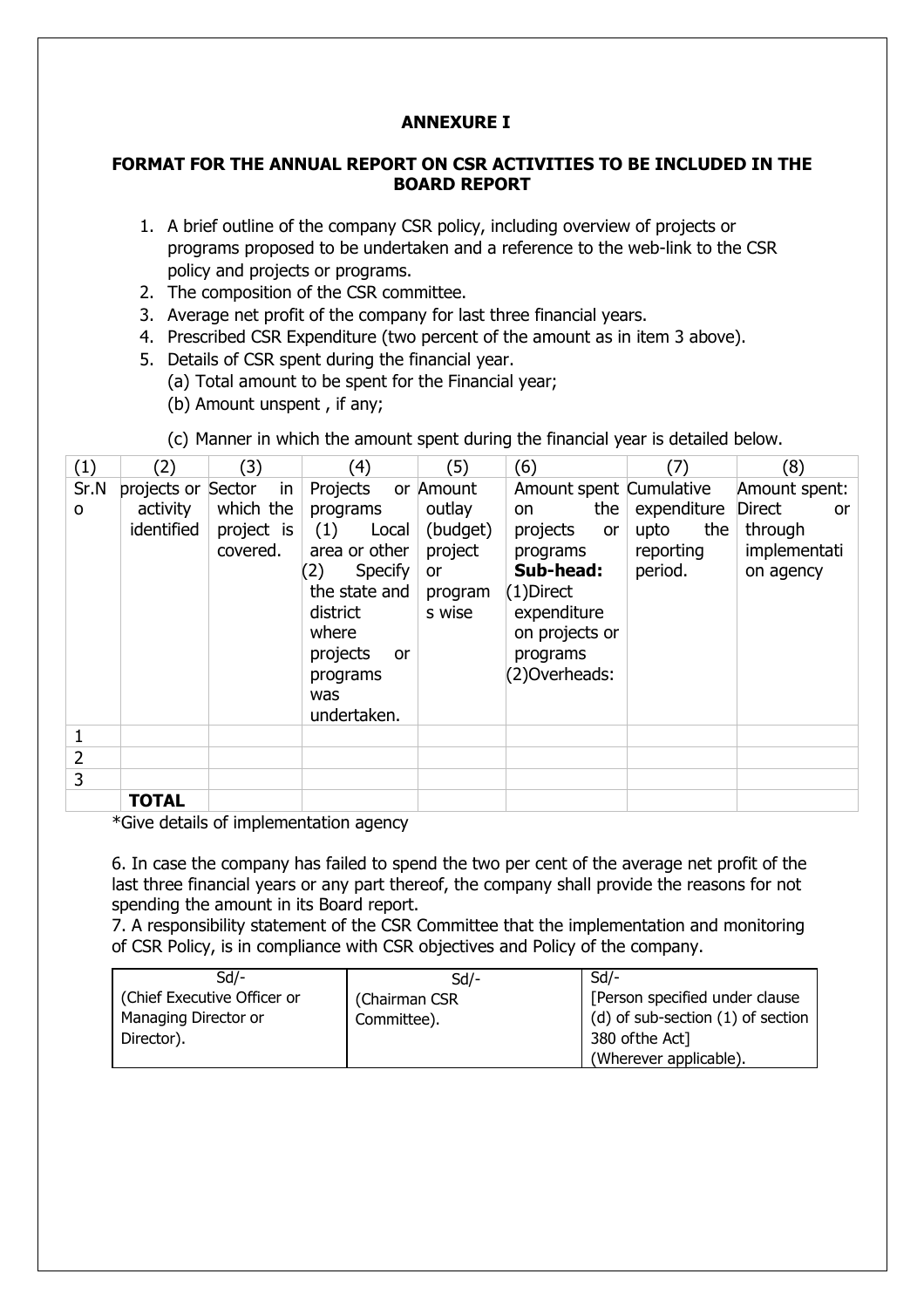#### **ANNEXURE-II**

# **FORMAT FOR THE ANNUAL REPORT ON CSR ACTIVITIES TO BE INCLUDED IN BOARD REPORT FOR FINANCIAL YEAR COMMENCING ON OR AFTER 1 ST DAY OF APRIL, 2020**

1. Brief outline on CSR Policy of the Company.

#### 2. Composition of CSR Committee:

| Sl. No. | <b>Name of Director</b> | <b>Designation</b><br><b>Nature</b><br>O<br>fDirectorship | <b>Number of meetings</b><br>of CSR Committee<br>heldduring the year | <b>Number of meetings of</b><br><b>Committee</b><br><b>CSR</b><br>attended<br>during<br>the<br>year |
|---------|-------------------------|-----------------------------------------------------------|----------------------------------------------------------------------|-----------------------------------------------------------------------------------------------------|
|         |                         |                                                           |                                                                      |                                                                                                     |
|         |                         |                                                           |                                                                      |                                                                                                     |
|         |                         |                                                           |                                                                      |                                                                                                     |

- 3. Provide the web-link where Composition of CSRcommittee, CSR Policy and CSR projects approved by the board are disclosed on the website of the company.
- 4. Provide the details of Impact assessment of CSR projects carried out in pursuance of sub-rule (3) of rule 8 of the Companies (Corporate Social responsibilityPolicy) Rules, 2014, if applicable (attach the report).
- 5. Details of the amount available for set off in pursuanceof sub-rule (3) of rule 7 of the Companies (Corporate Social responsibility Policy) Rules, 2014 and amount required for set off for the financial year, if any

| SI. No. | <b>Financial</b><br>Year | Amount available for set-<br>offfrom<br>preceding<br>financial<br>years (in Rs) | Amount required to be<br>set-off for the financial<br>year, if<br>any (in Rs) |
|---------|--------------------------|---------------------------------------------------------------------------------|-------------------------------------------------------------------------------|
|         |                          |                                                                                 |                                                                               |
| 2       |                          |                                                                                 |                                                                               |
| 3       |                          |                                                                                 |                                                                               |
|         | TOTAL                    |                                                                                 |                                                                               |

- 6. Average net profit of the company as per section 135(5).
- 7. (a) Two percent of average net profit of the company asper section 135(5)
	- (b) Surplus arising out of the CSR projects orprogrammes or activities of the previous financial years.
	- (c) Amount required to be set off for the financial year, if any
	- (d) Total CSR obligation for the financial year (7a+7b-7c).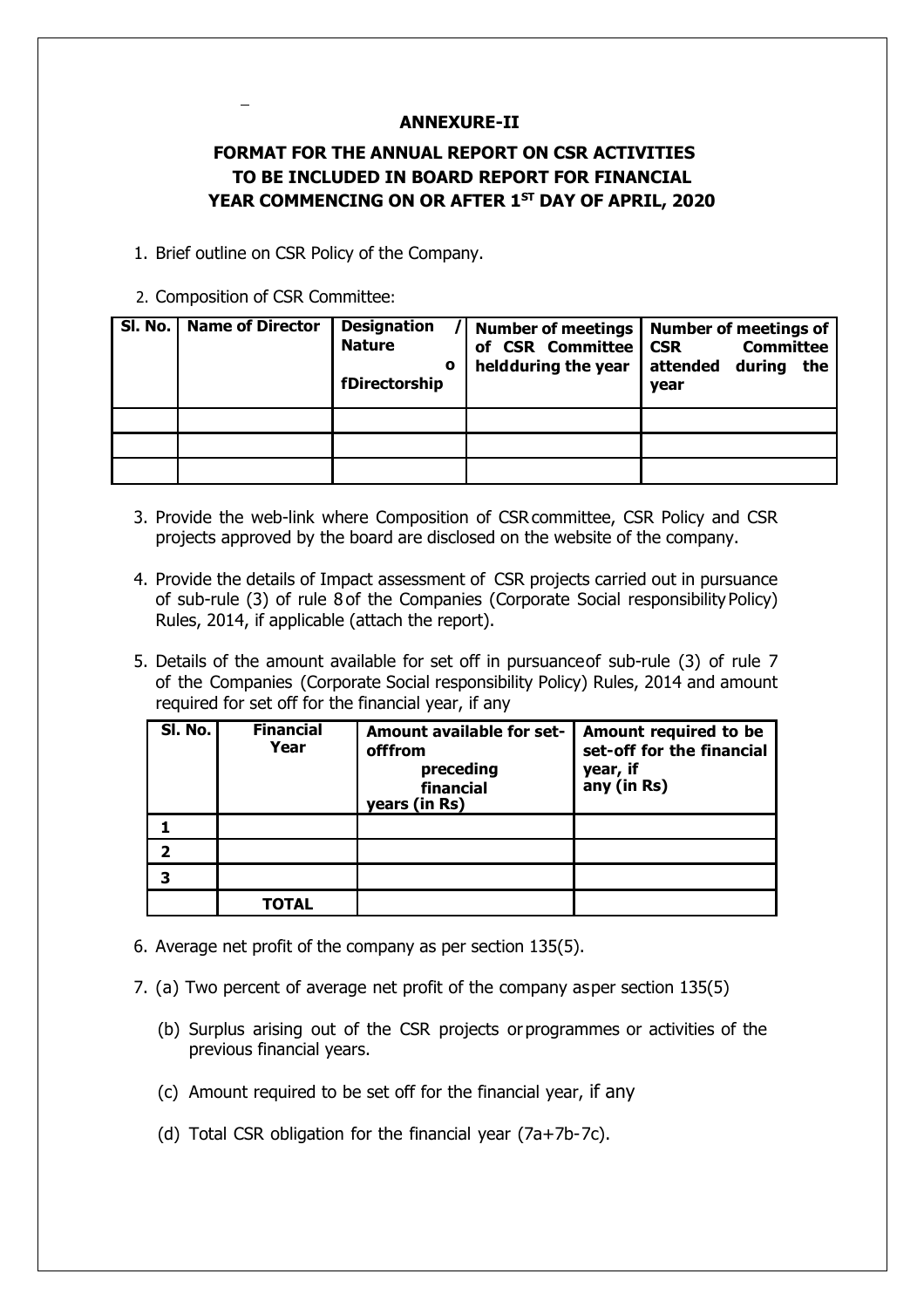#### 8. (a) CSR amount spent or unspent for the financial year:

|                                                                                       | <b>Amount Unspent (in Rs.)</b>                                          |                   |                                                                                                         |         |                   |  |  |  |
|---------------------------------------------------------------------------------------|-------------------------------------------------------------------------|-------------------|---------------------------------------------------------------------------------------------------------|---------|-------------------|--|--|--|
| <b>Total</b><br><b>Amount</b><br><b>Spent</b><br>for<br>the<br><b>Financial Year.</b> | <b>Total Amount</b><br>Unspent CSR Account as per<br>section $135(6)$ . | transferred<br>to | Amount transferred to any fund specified under<br>Schedule VII as per second proviso to section 135(5). |         |                   |  |  |  |
| (in Rs.)                                                                              | Amount.                                                                 | Date of transfer. | Name of the<br>Fund                                                                                     | Amount. | Date of transfer. |  |  |  |
|                                                                                       |                                                                         |                   |                                                                                                         |         |                   |  |  |  |

# (b) Details of CSR amount spent against **ongoing projects** for the financial year:

| (1)        | (2)                        | (3)                                                                     | (4)                        |                             | (5)       | (6)                  | (7)                                                               | (8)                                                                   | (9)                                                                                                                           | (10)                                                                   | (11)                                                  |                                    |
|------------|----------------------------|-------------------------------------------------------------------------|----------------------------|-----------------------------|-----------|----------------------|-------------------------------------------------------------------|-----------------------------------------------------------------------|-------------------------------------------------------------------------------------------------------------------------------|------------------------------------------------------------------------|-------------------------------------------------------|------------------------------------|
| Sl.<br>No. | Name of<br>the<br>Project. | Item from the<br>list of activities<br>Schedule<br>in<br>VIIto the Act. | Local area<br>$(Yes/No)$ . | Location of the<br>project. |           | Project<br>duration. | Amount<br>allocated<br>the<br>for<br>project (in<br><b>Rs.</b> ). | Amount spent in the<br>current<br>financial Year (in<br><b>Rs.</b> ). | Amount<br>transferred to<br>CSR<br><b>Unspent</b><br>Account for the<br>project as per<br>Section 135(6) (in<br><b>Rs.</b> ). | Mode<br>of<br>Implementa<br>tion<br>٠<br><b>Direct</b><br>$(Yes/No)$ . | Mode of Implementation -<br><b>Through</b><br>gAgency | Implementin                        |
|            |                            |                                                                         |                            | State.                      | District. |                      |                                                                   |                                                                       |                                                                                                                               |                                                                        | Name                                                  | CSR<br>Registra<br>tion<br>number. |
| 1.         |                            |                                                                         |                            |                             |           |                      |                                                                   |                                                                       |                                                                                                                               |                                                                        |                                                       |                                    |
| 2.         |                            |                                                                         |                            |                             |           |                      |                                                                   |                                                                       |                                                                                                                               |                                                                        |                                                       |                                    |
| 3.         |                            |                                                                         |                            |                             |           |                      |                                                                   |                                                                       |                                                                                                                               |                                                                        |                                                       |                                    |
|            | <b>TOTAL</b>               |                                                                         |                            |                             |           |                      |                                                                   |                                                                       |                                                                                                                               |                                                                        |                                                       |                                    |

## (c)Details of CSR amount spent against **other than ongoing projects** for the financial year:

| (1)        | (2)                       | (3)                                                                        | (4)                            |                          | (5)       | (6)                                                | (7)                                                                    |                                                                       | (8)                                   |
|------------|---------------------------|----------------------------------------------------------------------------|--------------------------------|--------------------------|-----------|----------------------------------------------------|------------------------------------------------------------------------|-----------------------------------------------------------------------|---------------------------------------|
| Sl.<br>No. | Name of<br>the<br>Project | <b>Item from</b><br>the list of<br>activities in<br>schedule<br>VII to the | Local<br>area<br>(Yes/<br>No). | Location of the project. |           | Amount<br>spent for<br>the<br>project<br>(in Rs.). | of<br>Mode<br>implementati<br>on<br>٠<br><b>Direct</b><br>$(Yes/No)$ . | Mode of implementation -<br>implementing<br><b>Through</b><br>agency. |                                       |
|            |                           | Act.                                                                       |                                | State.                   | District. |                                                    |                                                                        | Name.                                                                 | <b>CSR</b><br>registration<br>number. |
| 1.         |                           |                                                                            |                                |                          |           |                                                    |                                                                        |                                                                       |                                       |
| 2.         |                           |                                                                            |                                |                          |           |                                                    |                                                                        |                                                                       |                                       |
| 3.         |                           |                                                                            |                                |                          |           |                                                    |                                                                        |                                                                       |                                       |
|            | <b>TOTAL</b>              |                                                                            |                                |                          |           |                                                    |                                                                        |                                                                       |                                       |

- (d) Amount spent in Administrative Overheads
- (e) Amount spent on Impact Assessment, if applicable
- (f) Total amount spent for the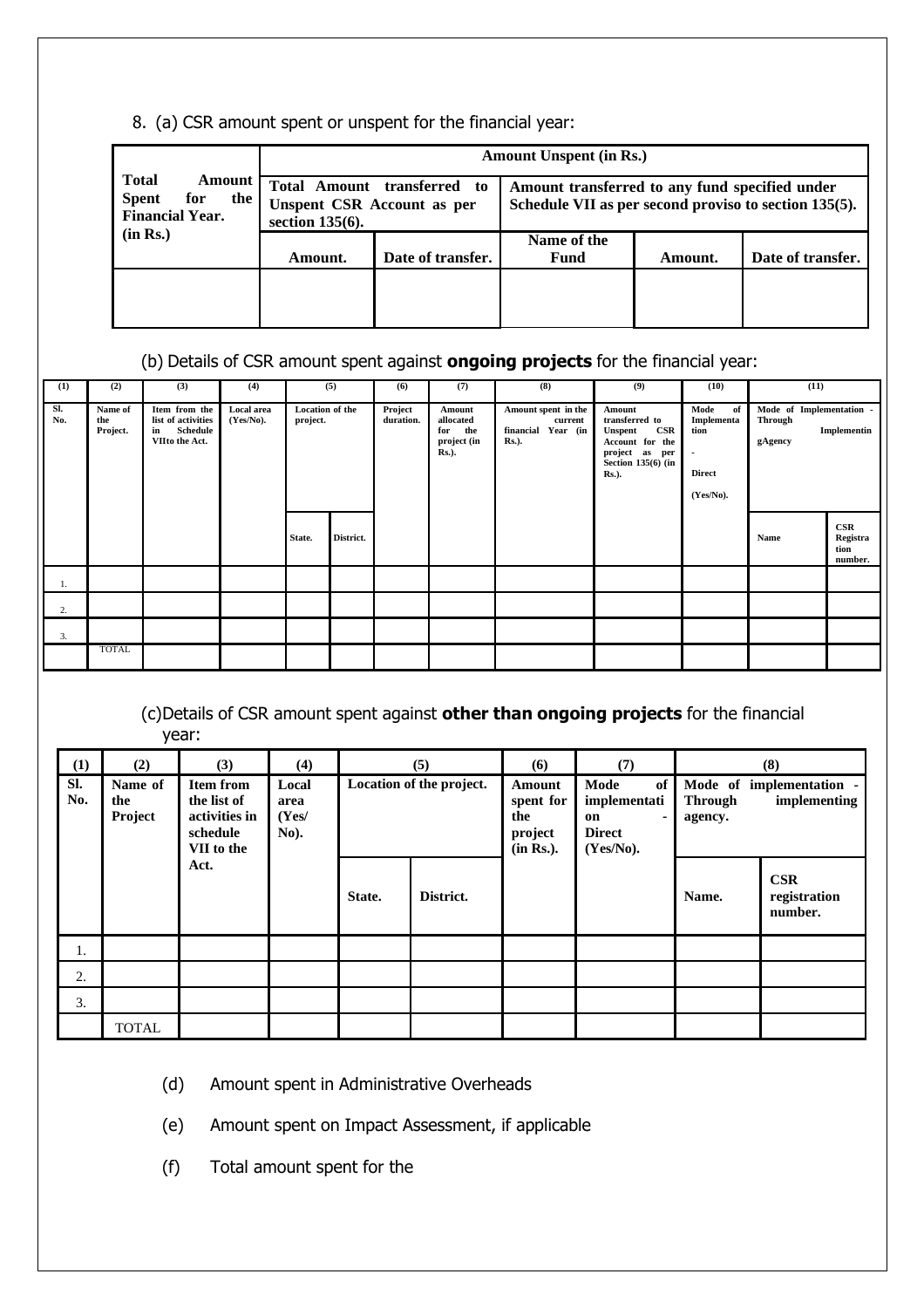#### Financial Year(8b+8c+8d+8e)

# (g) Excess amount for set off, if any

| Sl. No. | Particular                                                                                                     | <b>Amount</b> (in Rs.) |
|---------|----------------------------------------------------------------------------------------------------------------|------------------------|
| (i)     | Two percent of average net profit of the company as per<br>section $135(5)$                                    |                        |
| (ii)    | Total amount spent for the Financial Year                                                                      |                        |
| (iii)   | Excess amount spent for the financial year $[(ii)-(i)]$                                                        |                        |
| (iv)    | Surplus arising out of the CSR projects or programmes or<br>activities of the previous financial years, if any |                        |
| (v)     | Amount available for set off in succeeding financial years<br>$(iii)$ - $(iv)$ ]                               |                        |

#### 9. (a) Details of Unspent CSR amount for the preceding three financial years:

| Sl.<br>No. | Preceding<br>Financial<br>Year. | Amount<br>transferred<br>to<br>CSR<br><b>Unspent</b><br><b>Account under</b> | <b>Amount spent</b><br>in the<br><b>Reporting</b><br><b>Financial Year</b> | Amount transferred to any fund specified<br>under Schedule VII as per section $135(6)$ , if<br>any. | Amount<br>remaining to<br>be spent in<br>succeeding |                   |                              |
|------------|---------------------------------|------------------------------------------------------------------------------|----------------------------------------------------------------------------|-----------------------------------------------------------------------------------------------------|-----------------------------------------------------|-------------------|------------------------------|
|            |                                 | section $135(6)$<br>(in Rs.)                                                 | (in Rs.).                                                                  | <b>Name</b><br>of the<br>Fund                                                                       | Amount (in Rs).                                     | Date of transfer. | financial<br>years. (in Rs.) |
| 1.         |                                 |                                                                              |                                                                            |                                                                                                     |                                                     |                   |                              |
| 2.         |                                 |                                                                              |                                                                            |                                                                                                     |                                                     |                   |                              |
| 3.         |                                 |                                                                              |                                                                            |                                                                                                     |                                                     |                   |                              |
|            | <b>TOTAL</b>                    |                                                                              |                                                                            |                                                                                                     |                                                     |                   |                              |

(b) Details of CSR amount spent in the financial year for **ongoing projects** of the preceding financial year(s):

| (1)        | (2)            | (3)                        | (4)                                                                  | (5)                  | (6)                                                                       | (7)                                                                                                    | (8)                                                                                                   | (9)                                                       |
|------------|----------------|----------------------------|----------------------------------------------------------------------|----------------------|---------------------------------------------------------------------------|--------------------------------------------------------------------------------------------------------|-------------------------------------------------------------------------------------------------------|-----------------------------------------------------------|
| SI.<br>No. | Project<br>ID. | Name of<br>the<br>Project. | Financial<br>in<br>Year<br>which<br>the<br>project was<br>commenced. | Project<br>duration. | <b>Total</b><br>amount<br>allocated<br>for<br>the<br>project<br>(in Rs.). | Amount<br>spent on the<br>project<br>in<br>the<br>reporting<br><b>Financial</b><br>Year<br>(in<br>Rs). | <b>Cumulative</b><br>amount spent<br>at the end of<br>reporting<br><b>Financial</b><br>Year. (in Rs.) | <b>Status of the</b><br>project<br>Completed<br>/Ongoing. |
| 1.         |                |                            |                                                                      |                      |                                                                           |                                                                                                        |                                                                                                       |                                                           |
| 2.         |                |                            |                                                                      |                      |                                                                           |                                                                                                        |                                                                                                       |                                                           |
| 3.         |                |                            |                                                                      |                      |                                                                           |                                                                                                        |                                                                                                       |                                                           |
|            | <b>TOTAL</b>   |                            |                                                                      |                      |                                                                           |                                                                                                        |                                                                                                       |                                                           |

10. In case of creation or acquisition of capital asset, furnish the details relating to the asset so created or acquired through CSR spent in the financial year